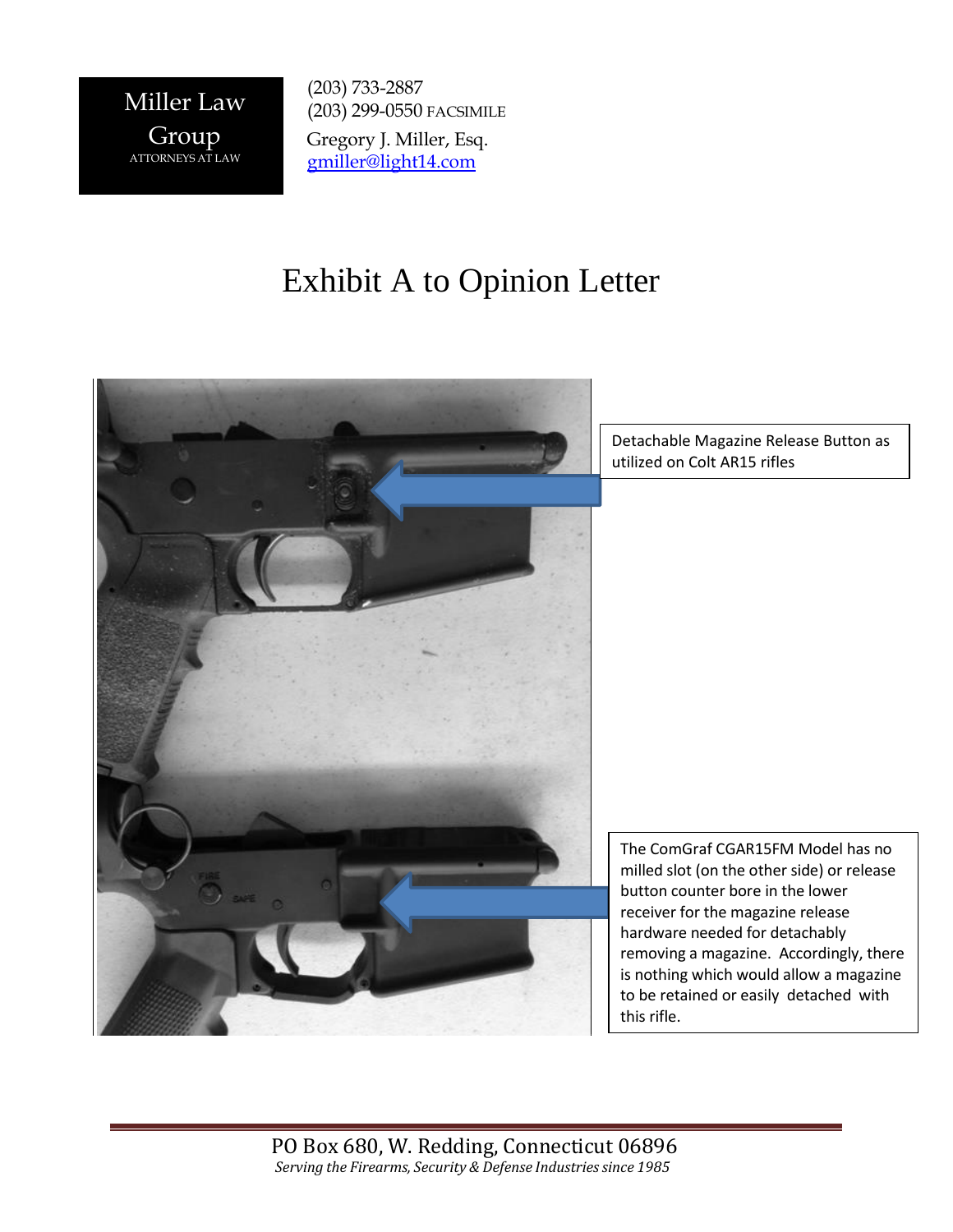Miller Law Group ATTORNEYS AT LAW

(203) 733-2887 (203) 299-0550 FACSIMILE

Gregory J. Miller, Esq. [gmiller@light14.com](mailto:gmiller@light14.com)

This view shows the left side of the ComGraf fixed magazine lower receiver with no cut-out for the magazine retention bar. It instead has a special hole for a screw which captures a blind nut to fix the magazine in place.

This Sporter Competition Pre-Ban AR, which has the standard system for retaining a detachable magazine, is shown with the Magazine Release slot. Without this milled slot, this necessary part from a normal AR15 for detachably retaining a magazine could not be installed into the ComGraf rifle.